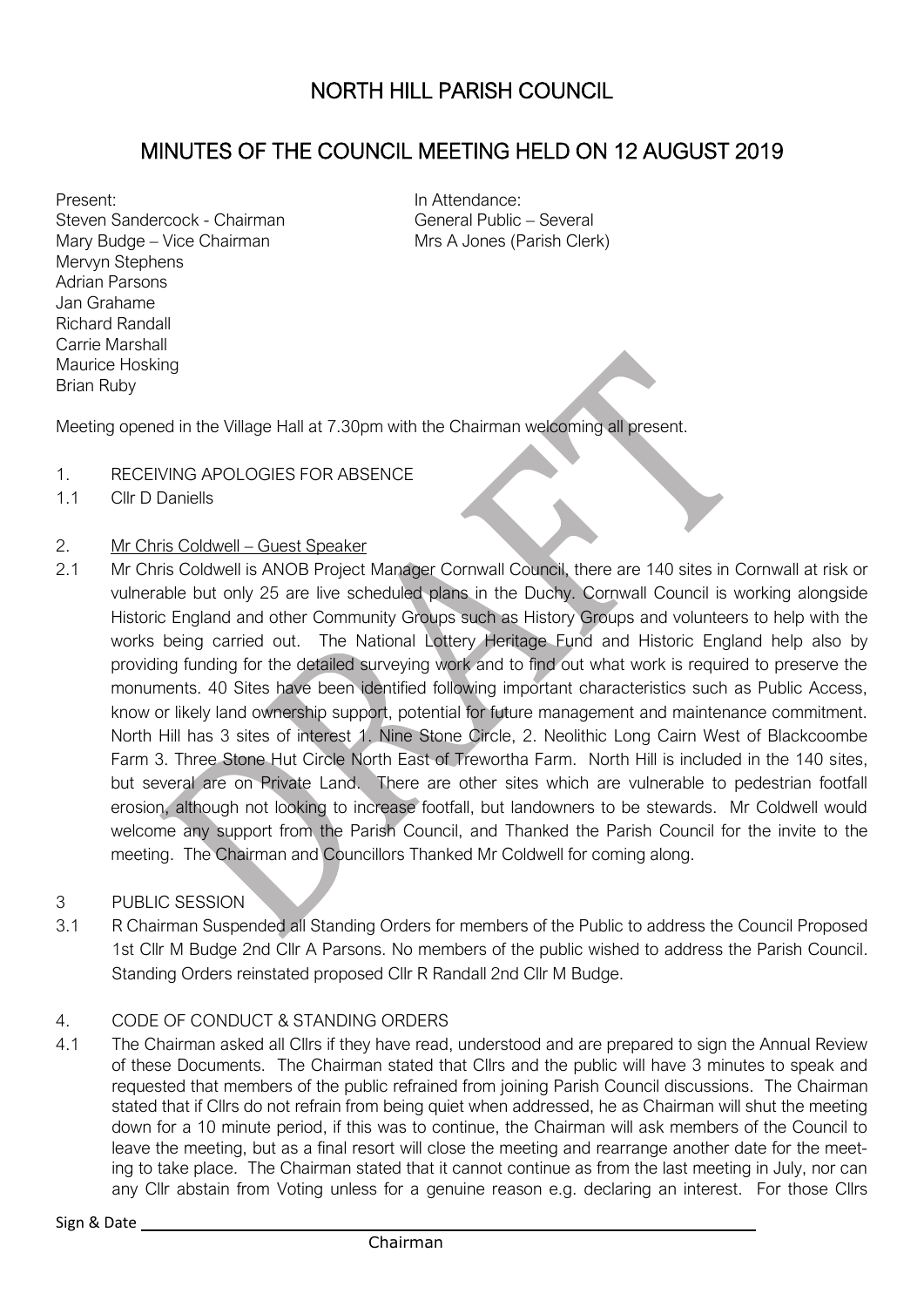whom wish to brush up on the Standing Orders and Code of Conduct, Training is available to attend at Stoke Climbsland Village Hall on Monday 19<sup>th</sup> July at 6.30pm.

- 5. DECLARATION OF INTERESTS
- 5.1 None Declared.
- 6. APPROVING MINUTES
- 6.1 Minutes to show correct information on Item 5.1 8<sup>th</sup> July 2019 "The Solar Panels are pointing South on a North facing Hill". Minutes approved and signed by the Chairman as correct with the amendment made for 8 July 2019. Proposed 1st Cllr J Grahame 2<sup>nd</sup> Cllr C Marshall. All Councillors in favour.
- 7. REVIEW OF PLANNING APPLICATIONS
- 7.1 Laxton Barn, PA19/05337

Cllrs Discussed this application and have no issues with supporting this application therefore Proposed 1<sup>st</sup> Cllr R Randall 2<sup>nd</sup> Cllr M Stephens with all Councillors in favour. Cllr A Parsons abstained from the vote.

7.2 Installation of a freestanding mono pole solar array in field. Land South East of Hillbrook, Middlewood, Mr Peter Bousfield Ref: PA19/04216. The Clerk has received correspondence from the Caseworker regarding this application who is in favour of supporting this application as it conforms with the Local Plan and Neighbouring area. Mr Bousfield was available for Councillors to ask questions and stated that animals are still able to graze the land once installed, a storage battery will be used for the winter months and the array of panels cannot be seen. Cllr Parsons stated with the panels on a North facing slope this has benefits e.g., the panels will be facing into the hill and not visible therefore lessening the impact. On Review of the discussion five Cllrs Voted to support the application proposed 1<sup>st</sup> Cllr C Marshall 2<sup>nd</sup> Cllr M Budge. Cllr Parsons abstained from the vote. 3 Cllrs voted against the development.

#### 8. REVIEW OF CLERKS REPORT

- 8.1 Hymn Sheets Rev H West and Ms J Smart have reviewed the Hymn Sheets and have sent a copy to the Clerk in preparation for the new edition. Clerk to await an old copy to use as a template.
- 6.2 Congdons Shop Commoners Land Work to be started shortly.
- 6.3 Footpath Bathpool Cllr Sandercock stated that Cornwall Council are installing a netted stone wall to the path to help stop the eroding and works to be carried out in Spring 2020.
- 6.4 Public Footpath North Hill It has been reported to the Chairman that Trebartha Est have carried out works on the land, but have damaged the Public Footpath. Clerk has contacted Savills and reported. Since this report being made a Tree has fallen down, Clerk to follow this up with Savills too.
- 6.5 New Graveyard The Clerk is still awaiting to hear from Lewannick Clerk regarding this issue, but Cllr Parsons suggested contacting Caroline Latham. Cllr Ruby provided a map from Mr Wooster with the measurements for the suggested area.
- 6.6 Drains Clerk has spoken to Mr O Jones regarding the matter of Drains and this will be followed up shortly, hopefully with this issue finally resolved.
- 6.7 Salt This item has been dealt with. NFA.
- 6.8 Land Adj to the Village Hall The Clerk has it confirmed in writing that no correspondence has been received from Cllr Ruby's Solicitor. Earl and Crocker sent the information to Mr Ruby's Solicitor on the 20<sup>th</sup> March and no response has been received. Cllr Ruby stated that his daughters are now dealing with this issue, the Chairman has requested this in writing and to pass this information to the Solicitors.

## 7. REVIEW OF CORRESPONDENCE

7.1 Phyllis Harrison – Mrs Harrison has reported to the Parish Council via Email the concerns of the speeding traffic through Bathpool. It was agreed that the Parish Council are unable to help with this, as the Council feel it is a Police matter.